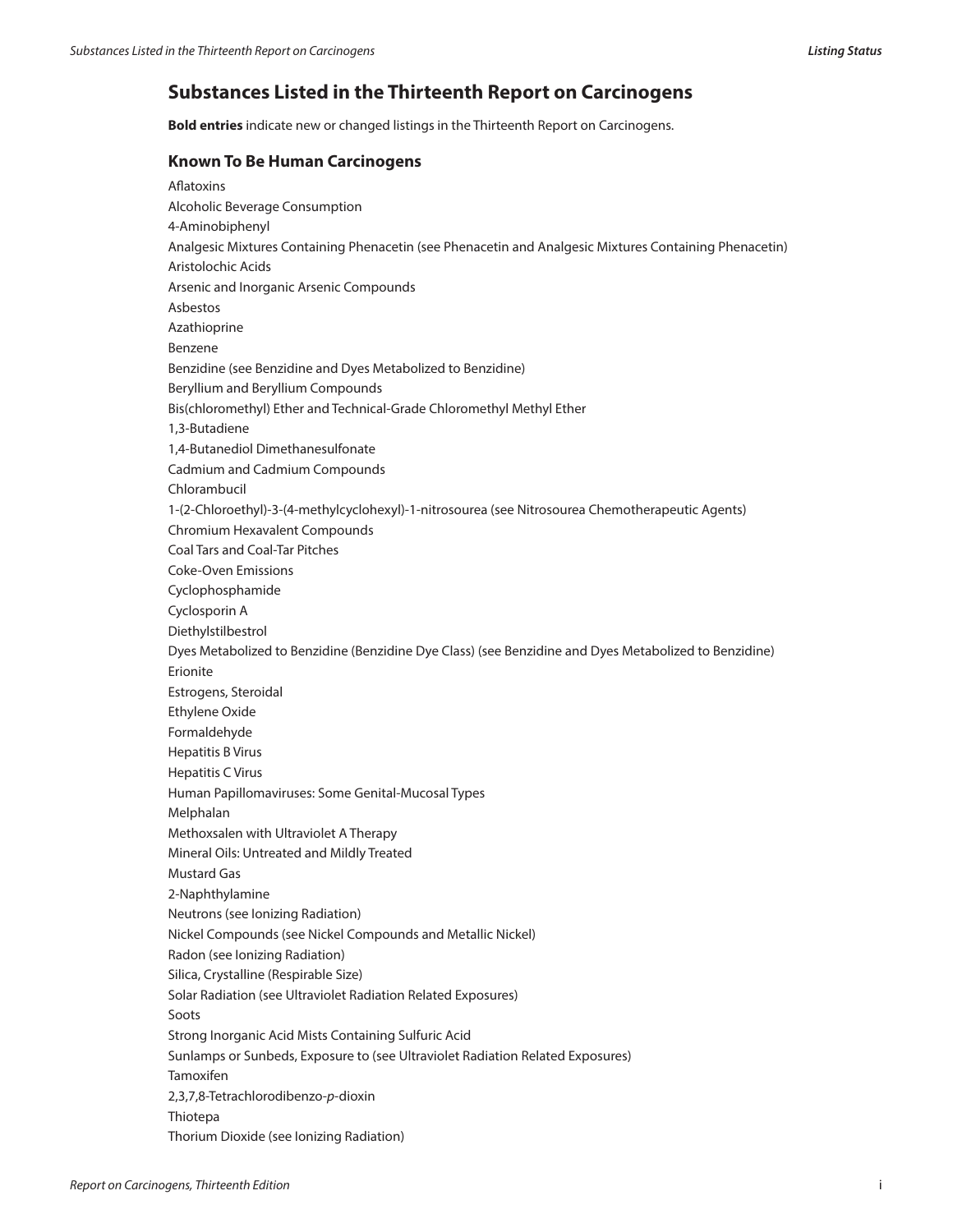Tobacco Smoke, Environmental (see Tobacco-Related Exposures) Tobacco Smoking (see Tobacco-Related Exposures) Tobacco, Smokeless (see Tobacco-Related Exposures) *o***‑Toluidine** Ultraviolet Radiation, Broad-Spectrum (see Ultraviolet Radiation Related Exposures) Vinyl Chloride (see Vinyl Halides [selected]) Wood Dust X-Radiation and Gamma Radiation (see Ionizing Radiation)

## **Reasonably Anticipated To Be Human Carcinogens**

Acetaldehyde 2‑Acetylaminofluorene Acrylamide Acrylonitrile Adriamycin 2‑Aminoanthraquinone *o‑*Aminoazotoluene 1-Amino-2,4-dibromoanthraquinone 2‑Amino-3,4-dimethylimidazo[4,5‑*f*]quinoline (see Heterocyclic Amines [Selected]) 2‑Amino-3,8-dimethylimidazo[4,5‑*f*]quinoxaline (see Heterocyclic Amines [Selected]) 1‑Amino-2-methylanthraquinone 2‑Amino-3-methylimidazo[4,5‑*f*]quinoline (see Heterocyclic Amines [Selected]) 2‑Amino-1-methyl-6-phenylimidazo[4,5‑*b*]pyridine (see Heterocyclic Amines [Selected]) Amitrole *o*-Anisidine and Its Hydrochloride Azacitidine Basic Red 9 Monohydrochloride Benz[*a*]anthracene (see Polycyclic Aromatic Hydrocarbons: 15 Listings) Benzo[*b*]fluoranthene (see Polycyclic Aromatic Hydrocarbons: 15 Listings) Benzo[*j*]fluoranthene (see Polycyclic Aromatic Hydrocarbons: 15 Listings) Benzo[*k*]fluoranthene (see Polycyclic Aromatic Hydrocarbons: 15 Listings) Benzo[*a*]pyrene (see Polycyclic Aromatic Hydrocarbons: 15 Listings) Benzotrichloride 2,2-Bis(bromomethyl)-1,3-propanediol (Technical Grade) Bis(chloroethyl) Nitrosourea (see Nitrosourea Chemotherapeutic Agents) Bromodichloromethane **1-Bromopropane** Butylated Hydroxyanisole Captafol Carbon Tetrachloride Ceramic Fibers (Respirable Size) Chloramphenicol Chlorendic Acid Chlorinated Paraffins ( $C_{12}$ , 60% Chlorine) Chloroform 1-(2-Chloroethyl)-3-cyclohexyl-1-nitrosourea (see Nitrosourea Chemotherapeutic Agents) 3-Chloro-2-methylpropene 4-Chloro-*o*-phenylenediamine Chloroprene *p*-Chloro-*o*-toluidine and Its Hydrochloride Chlorozotocin (see Nitrosourea Chemotherapeutic Agents) Cisplatin Cobalt Sulfate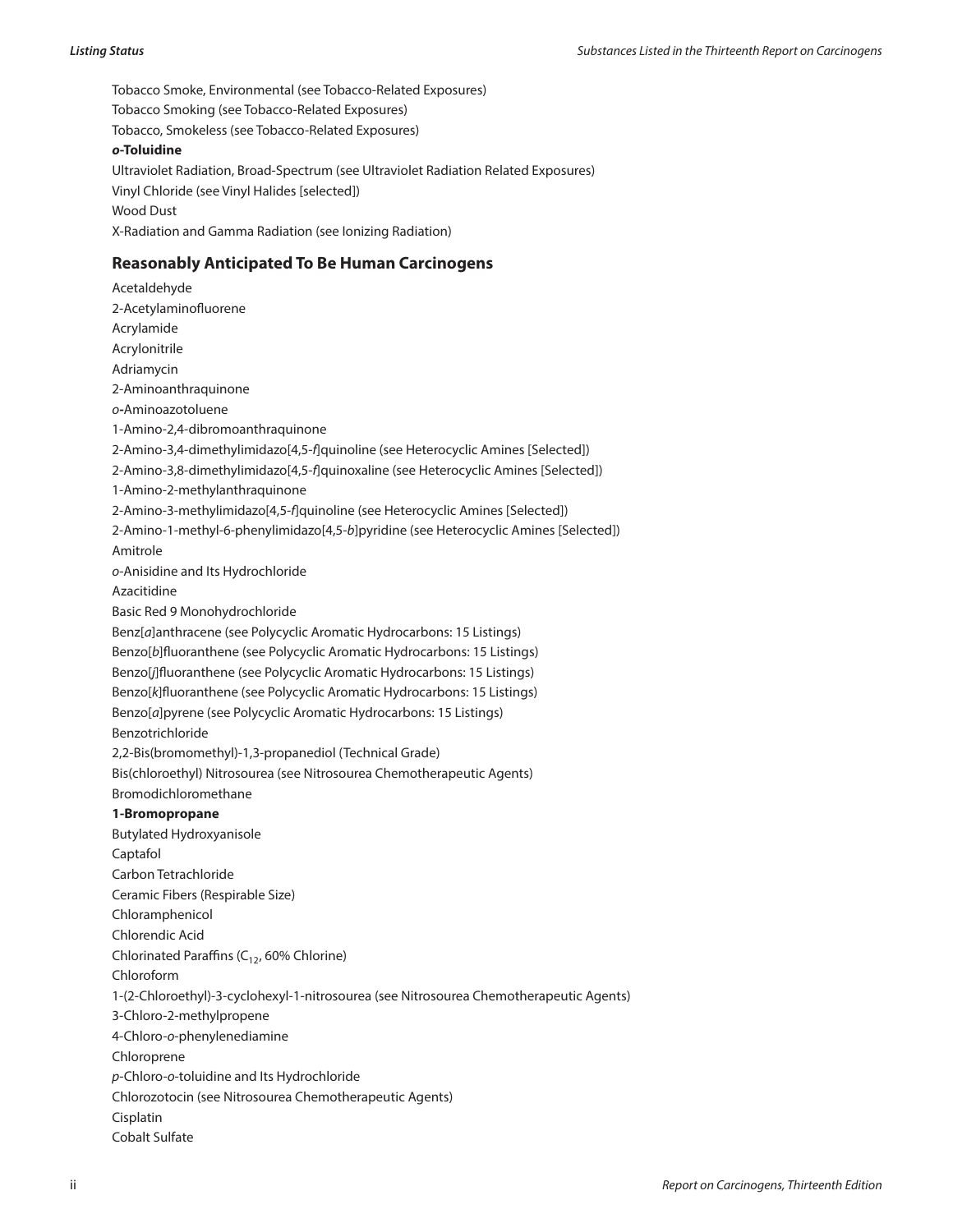Cobalt–Tungsten Carbide: Powders and Hard Metals *p‑*Cresidine **Cumene** Cupferron Dacarbazine Danthron 2,4‑Diaminoanisole Sulfate 2,4‑Diaminotoluene Diazoaminobenzene Dibenz[*a,h*]acridine (see Polycyclic Aromatic Hydrocarbons: 15 Listings) Dibenz[*a,j*]acridine (see Polycyclic Aromatic Hydrocarbons: 15 Listings) Dibenz[*a,h*]anthracene (see Polycyclic Aromatic Hydrocarbons: 15 Listings) 7H-Dibenzo[*c,g*]carbazole (see Polycyclic Aromatic Hydrocarbons: 15 Listings) Dibenzo[*a,e*]pyrene (see Polycyclic Aromatic Hydrocarbons: 15 Listings) Dibenzo[*a,h*]pyrene (see Polycyclic Aromatic Hydrocarbons: 15 Listings) Dibenzo[*a,i*]pyrene (see Polycyclic Aromatic Hydrocarbons: 15 Listings) Dibenzo[*a,l*]pyrene (see Polycyclic Aromatic Hydrocarbons: 15 Listings) 1,2-Dibromo-3-chloropropane 1,2-Dibromoethane 2,3-Dibromo-1-propanol 1,4-Dichlorobenzene 3,3′-Dichlorobenzidine and Its Dihydrochloride Dichlorodiphenyltrichloroethane 1,2-Dichloroethane Dichloromethane 1,3-Dichloropropene (Technical Grade) Diepoxybutane Diesel Exhaust Particulates Di(2-ethylhexyl) Phthalate Diethyl Sulfate Diglycidyl Resorcinol Ether 3,3′-Dimethoxybenzidine (see 3,3′-Dimethoxybenzidine and Dyes Metabolized to 3,3′-Dimethoxybenzidine) 4‑Dimethylaminoazobenzene 3,3′-Dimethylbenzidine (see 3,3′-Dimethylbenzidine and Dyes Metabolized to 3,3′-Dimethylbenzidine) Dimethylcarbamoyl Chloride 1,1‑Dimethylhydrazine Dimethyl Sulfate Dimethylvinyl Chloride 1,6-Dinitropyrene (see Nitroarenes [Selected]) 1,8-Dinitropyrene (see Nitroarenes [Selected]) 1,4-Dioxane Disperse Blue 1 Dyes Metabolized to 3,3′-Dimethoxybenzidine (3,3′-Dimethoxybenzidine Dye Class) (see 3,3′-Dimethoxybenzidine and Dyes Metabolized to 3,3′-Dimethoxybenzidine) Dyes Metabolized to 3,3′-Dimethylbenzidine (3,3′-Dimethylbenzidine Dye Class) (see 3,3′-Dimethylbenzidine and Dyes Metabolized to 3,3′-Dimethylbenzidine) Epichlorohydrin Ethylene Thiourea Ethyl Methanesulfonate Furan Glass Wool Fibers (Inhalable), Certain Glycidol Hexachlorobenzene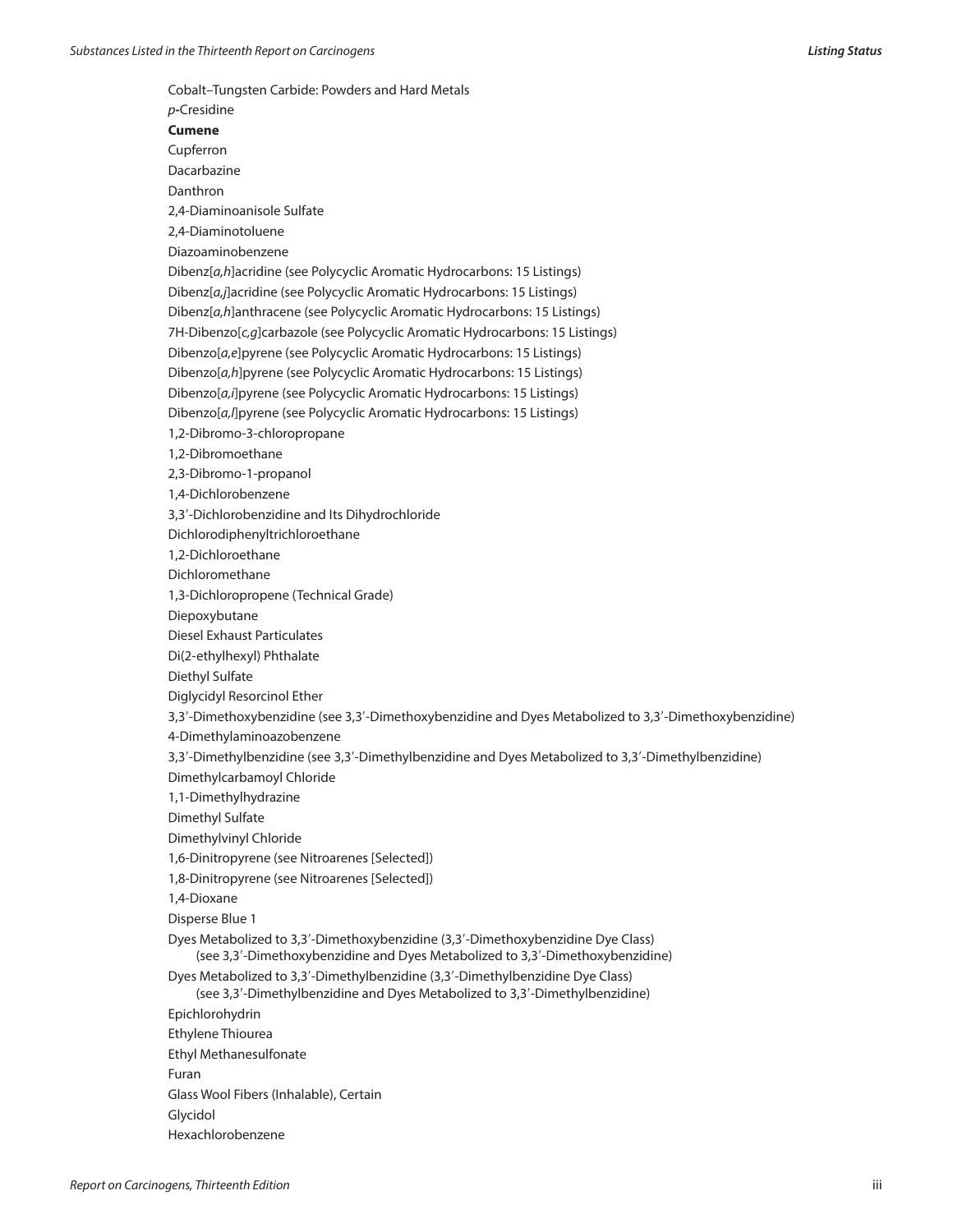Hexachloroethane Hexamethylphosphoramide Hydrazine and Hydrazine Sulfate Hydrazobenzene Indeno[1,2,3-*cd*]pyrene (see Polycyclic Aromatic Hydrocarbons: 15 Listings) Iron Dextran Complex Isoprene Kepone Lead and Lead Compounds Lindane, Hexachlorocyclohexane (Technical Grade), and Other Hexachlorocyclohexane Isomers 2-Methylaziridine 5-Methylchrysene (see Polycyclic Aromatic Hydrocarbons: 15 Listings) 4,4′-Methylenebis(2-chloroaniline) 4,4′-Methylenebis(*N,N-*dimethyl)benzenamine 4,4′‑Methylenedianiline and Its Dihydrochloride Methyleugenol Methyl Methanesulfonate *N-*Methyl*-N*′*-*Nitro*-N-*Nitrosoguanidine (see *N-*Nitrosamines: 15 Listings) Metronidazole Michler's Ketone Mirex Naphthalene Nickel, Metallic (see Nickel Compounds and Metallic Nickel) Nitrilotriacetic Acid *o*-Nitroanisole Nitrobenzene 6-Nitrochrysene (see Nitroarenes [Selected]) Nitrofen Nitrogen Mustard Hydrochloride Nitromethane 2-Nitropropane 1-Nitropyrene (see Nitroarenes [Selected]) 4-Nitropyrene (see Nitroarenes [Selected]) *N*-Nitrosodi-*n*-butylamine (see *N*-Nitrosamines: 15 Listings) *N*-Nitrosodiethanolamine (see *N*-Nitrosamines: 15 Listings) *N*-Nitrosodiethylamine (see *N*-Nitrosamines: 15 Listings) *N*-Nitrosodimethylamine (see *N*-Nitrosamines: 15 Listings) *N*-Nitrosodi-*n*-propylamine (see *N*-Nitrosamines: 15 Listings) *N*-Nitroso-*N*-ethylurea (see *N*-Nitrosamines: 15 Listings) 4-(*N*-Nitrosomethylamino)-1-(3-pyridyl)-1-butanone (see *N*-Nitrosamines: 15 Listings) *N*-Nitroso-*N*-methylurea (see *N*-Nitrosamines: 15 Listings) *N*-Nitrosomethylvinylamine (see *N*-Nitrosamines: 15 Listings) *N*-Nitrosomorpholine (see *N*-Nitrosamines: 15 Listings) *N*-Nitrosonornicotine (see *N*-Nitrosamines: 15 Listings) *N*-Nitrosopiperidine (see *N*-Nitrosamines: 15 Listings) *N*-Nitrosopyrrolidine (see *N*-Nitrosamines: 15 Listings) *N*-Nitrososarcosine (see *N*-Nitrosamines: 15 Listings) *o*-Nitrotoluene Norethisterone Ochratoxin A 4,4′‑Oxydianiline Oxymetholone **Pentachlorophenol and By-products of Its Synthesis**